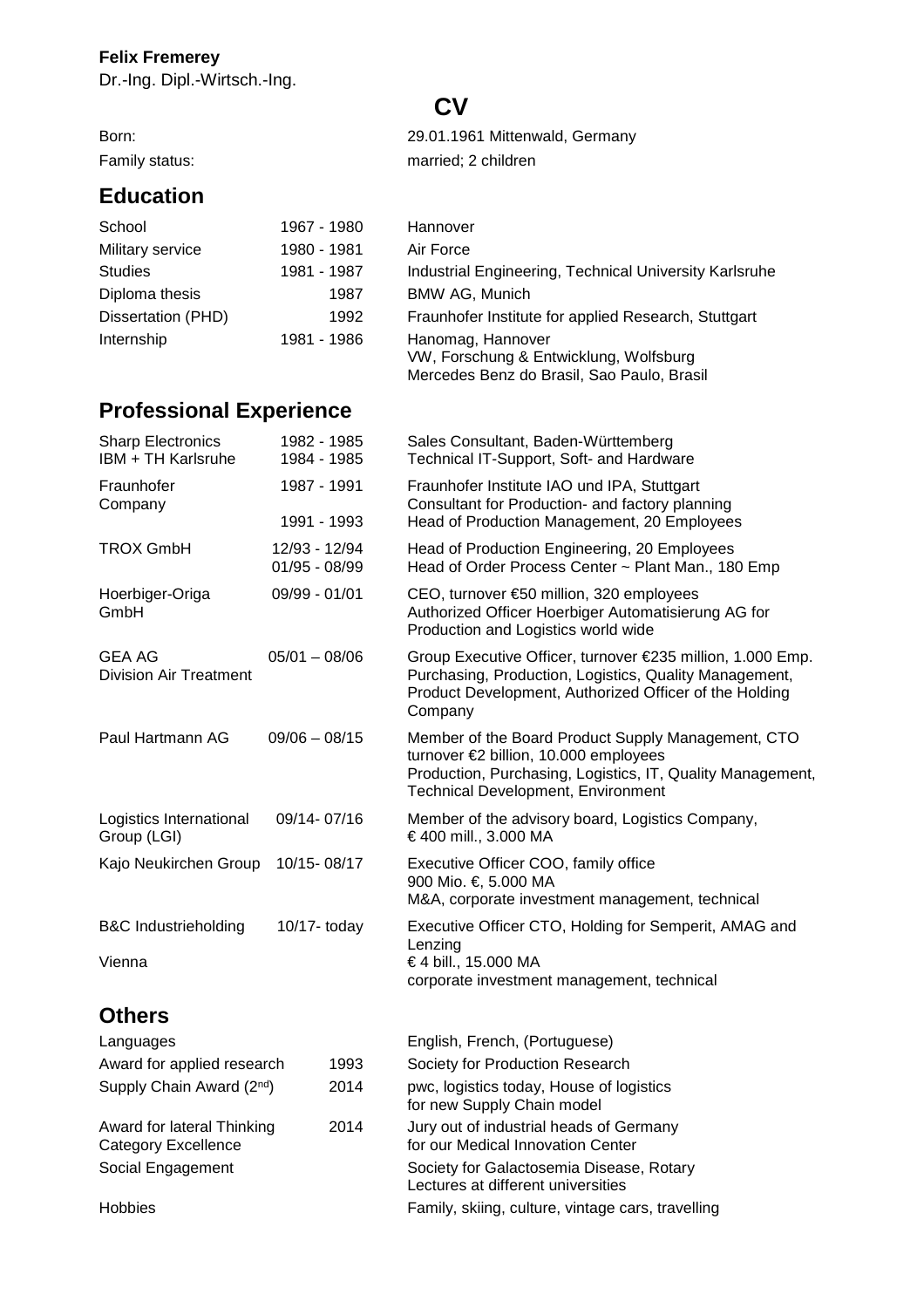Dr. Felix Fremerev, born 29.01.1961 **B&C Industrieholding GmbH** Universitätsring 14 1010 Vienna

To the attention of the Shareholders' Meeting of Semperit Aktiengesellschaft Holding

## Declaration pursuant to section 87 sub-section 2 and sub-section 2a Austrian Stock **Corporations Act ("AktG")**

On the occasion of my nomination for the election as member to the Supervisory Board of Semperit Aktiengesellschaft Holding by resolution of the General Meeting to be held on 25 April 2018, I declare pursuant to section 87 sub-section 2 and sub-section 2a Stock Corporations Act as follows:

I am not aware of any circumstances which might give rise to concerns that I may be biased. With regard to point 53 Austrian Code of Corporate Governance and the guidelines for independence adopted by the Supervisory Board of the Company (see Annex I.) I further declare that I do not have any business or personal relations to the Company or its Management Board which constitutes a material conflict of interests.

For the purpose of certification of my professional qualification I refer to my curriculum vitae, which also states my professional and relevant other functions at the time of election.

With regard to section 87 sub-section 2 and sub-section 2a Stock Corporations Act I confirm as follows:

- 1. I am not a member of the Supervisory Board or Administrative Board in ten other corporations (Kapitalgesellschaften) or eight corporations the shares of which are listed on a regulated market (whereby activities as Chairman count twice):1
- 2. I am not the legal representative (member of the Management Board, managing director, liquidator) of any subsidiary of Semperit Aktiengesellschaft Holding;
- 3. I am not the legal representative (member of the Management Board, managing director, liquidator) of any other corporation which has a member of the Management Board of Semperit Aktiengesellschaft Holding on its Supervisory or Administrative Board (except for group companies or affiliated companies);
- 4. I am not a member of the Supervisory Board or the Administrative Board in eight other listed companies (whereby activities as Chairman count twice);
- 5. During the last two years, I have not been a member of the Management Board of Semperit Aktiengesellschaft Holding; and

 $1$  Up to ten positions as a member of the supervisory board, in which the member was elected or sent to preserve the interests of the state, a federal state, a union of municipalities, a municipality or of a undertaking being affiliated with the Company or having a commercial participation in the Company (section 189a pt 2 Austrian Commercial Code, "UGB"), do not count towards the maximum number of ten corporations.

This document has been made up in German which is the official version.

In case of discrepancies with the English translation, the German version shall prevail.